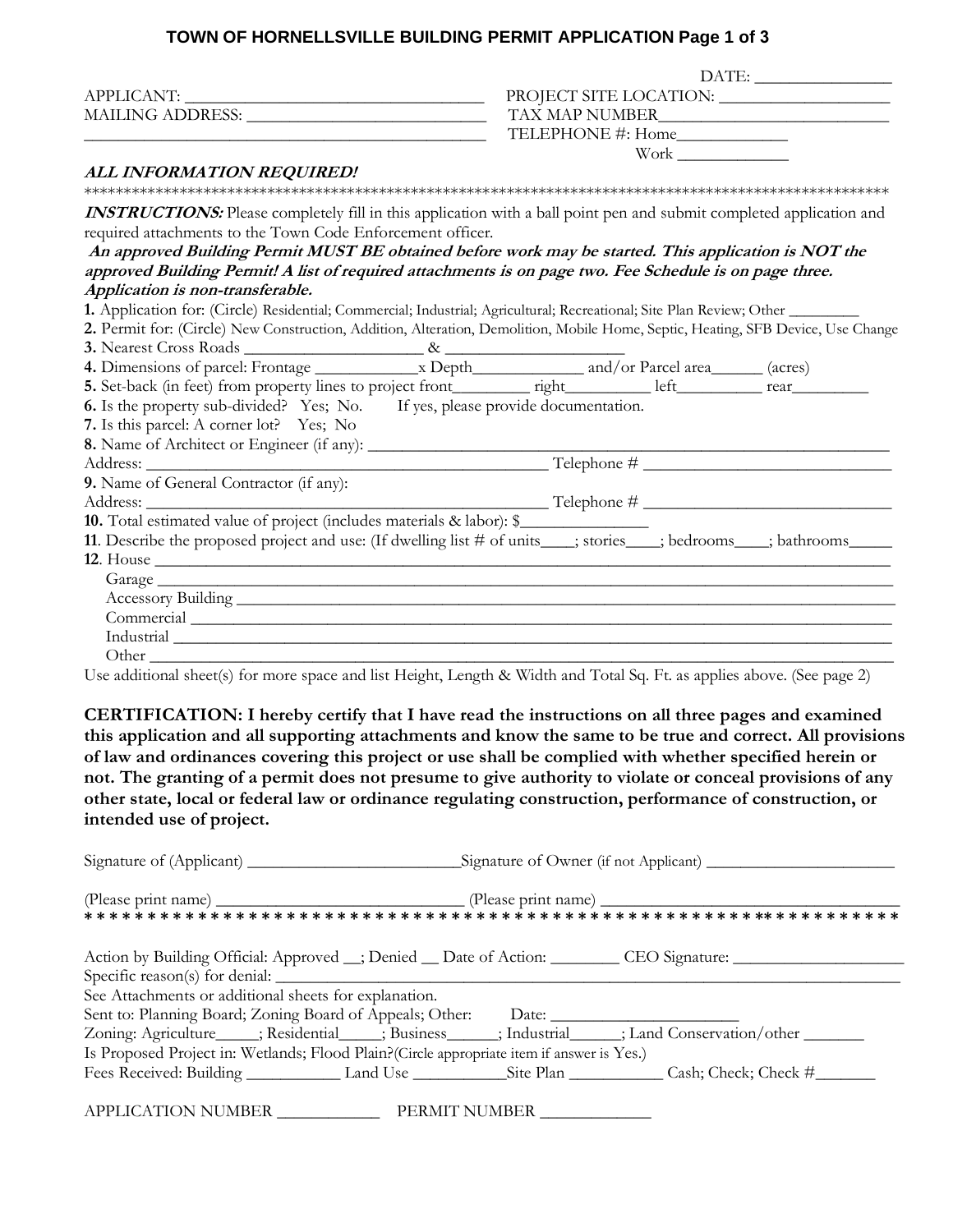## **TOWN OF HORNELLSVILLE BUILDING PERMIT APPLICATION Page 2 of 3**

Your project cannot be started until the Building Official has issued a Building Permit.

### *The Applicant is also responsible to make all necessary calls for inspections (at least 48 hours in advance) and submit necessary fees as set forth in the appropriate Schedule of Fees. If you have any questions, please contact the Building Official .www.townofhornellsville.com*

A decision on the permit application WILL be withheld until all required documentation is obtained for review!

A. Required for ALL applications! 1.) Site Plan: This should consist of an accurate map (tape location, survey, etc.) showing existing and proposed structures/buildings on parcel. 2.) Show location of well, septic, size & depth of footers, basement, etc. 3.)Show all dimensions of proposed project and dimensions to property lines and street right-of-way. 4.)Show type of construction; materials to be used — including dimensions of materials; size & locations of windows, doors, etc.; construction method; size and locations of electric, plumbing and heating items to be installed. Use as many additional sheets as needed — include copy of blue-print, if you have one. 5.) Engineer OR Architect must stamp drawings for all projects in excess of 1500 sq. ft. OR addition making gross sq ft in excess of 1500 and copy MUST BE included. Identify ALL adjoining parcels and owners. 6.) Provide elevation drawings with applicable height dimensions. 7.)Provide proof of approval of individual sewage disposal system and plans. MUST contact Engineer for a "Perc Test" if installing a new system. 8.) Manufactured Homes: *must* provide Make, Model, Year, HUD Plate # (rear of home), dimensions, serial number from identification tag inside of home, size and location of storage building or garage.

B. Required for ALL "Commercial" or "Industrial" applications! 1.) List of construction sequence. 2.) Time schedule for completion of each phase of project. 3.) Description of proposed uses; hours of operation; expected number of employees; anticipated volume of traffic that this project will generate. 4.) Graphic material showing traffic circulation, parking spaces and pedestrian walks. 5.) Topography and landscaping plans, open spaces and buffer zones. 6.) Preliminary engineering plans showing street improvements, storm drainage, water supply and sanitary sewer facilities, blueprints on all construction.

C. Required for ALL sign applications! Drawing of the proposed sign, clearly showing the dimensions, characters and shape; if illuminated — show source of power and location of illumination. If sign will be visible from a State or County highway, you must send a copy of application to all appropriate entities.

**D.** Septic System must be engineered by a design professional, including blueprints with application for all new or any repair of a system!

**E. Mining Only!** Describe the extent of proposed mining operation. Enclose a copy of NYS DEC Permit!

F. Required for change of use applications! Describe the nature of existing use and nature of proposed use.

G. Freshwater wetlands determination / permit from the NYS Department of Environmental Conservation. (As required by Article 24 of the Environmental Conservation Law) Provide certification indicating specific elevation in relation to Federal Flood Hazard Area if necessary.

I. Any other information you think might help the Building Official in making a decision regarding the approval of your application. Other information as requested by: Code Officer / Board of Appeals / Town Board / Planning Board

# J. BEFORE YOU DIG — CALL 1-800-962-7962 — THREE DAYS IN ADVANCE!!

This applies to any and ALL digging, even fence posts, septic systems, swing sets, etc. Penalties up to \$7,500.00 if you do not call, plus the cost of repairing damaged underground lines!